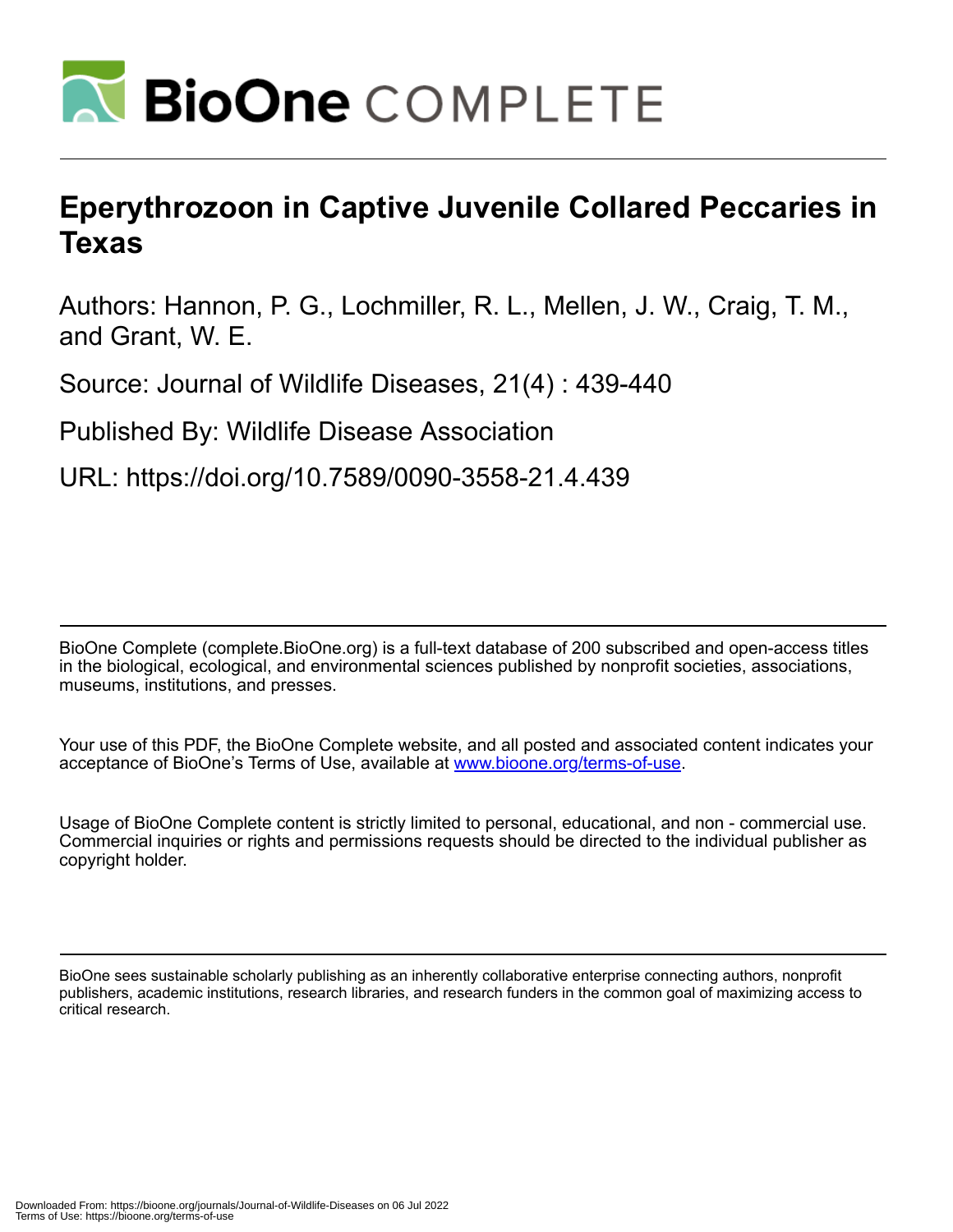## Eperythrozoon **in Captive Juvenile Collared Peccaries in Texas**

**P. G. Hannon, R. L. Lochmiller,** Department of Wildlife and Fisheries Sciences, **J. W. Mellen,** Department of Biology, **T. M. Craig,** Department of Veterinary Parasitology, **and W. E. Grant,** Department of Wildlife and Fisheries Sciences, Texas A&M University, College Station, Texas 77843, USA

A variety of endo- and ecto-parasites (Hellgren et al., 1984, Proc. Helminthol. Soc. Wash. 51: 160-161; Corn, 1983, un pub!. Master's Thesis, Texas Tech Univ., Lubbock, Texas, 49 pp.; Samuel and Low, 1970, J. Wild!. Dis. 6: 16-23) have been described from the collared peccary *(Tayassu tajacu),* but there are no published reports of blood parasites in this species. This paper describes infections of *Eperythrozoon* in 6-wk-o!d captive collared peccanies.

*Eperythrozoon* is a pandemic nickettsial blood parasite which is transmitted by blood sucking arthropods and which either attaches to the surface of the red blood cell or floats freely in plasma (Kreier and Ristic, 1968, *In* Infectious Blood Diseases in Man and Animal, Vol. 2, Weinman and Ristic (eds.), Academic Press, New York, pp. 387-472). Organisms range in size from  $0.8-1.0 \mu m$  (Smith, 1980, *In* Diseases of Swine, Lehman (ed), Iowa State University Press, Ames, Iowa, pp. 598-602). Infections of *Eperythrozoon* in most species are considered nonpathogenic, but *Eperythrozoon suis* in swine *(Sus scrofa)* can cause fever and ictero-anemia (Splitter, 1950, Am. J. Vet. Res. 11: 324-329). Young swine with no previous exposure are especially susceptible to primary infections which may be fatal if left untreated (Splitter, 1950, op. cit.). In all species, high parasitemias generally follow initial infection; parasite numbers then decrease to undetectable levels, increasing only when the animal is stressed (Smith, 1980, op. cit.). Clinical infections of eperythrozoonosis can be reduced with tetnacydines, neoarsphenamine, on sodium cac odylate (Kreier and Ristic, 1968, op. cit.), but once infected, animals remain carriers for life (Smith, 1980, op. cit.).

Seven collared peccanies were born between May and August of 1984 in captivity at Texas A&M University, three from wild-bred females trapped in McMullen County, Texas, and four from captive-bred females. At 6 wk of age, 2 ml of whole blood were collected in EDTA from each piglet and transported to the Texas Veterinary Medical Diagnostic Laboratory for hematologica! analyses. Examination of blood smears revealed infections of *Eperythrozoon* in five of these animals (Fig. 1), with *Eperythrozoon* bodies ranging in size from 0.3 to 0.8  $\mu$ m. Four of the five infected animals were neutropenic (range 1,846-2,714/ $\mu$ l) when compared to normal captive adult female peccaries  $(n =$ 16,  $\bar{x} = 7,400/\mu l$ ) (Lochmiller et al., 1985, J. Wild!. Manage. 49: 66-71). One infected and two noninfected individuals had neutrophil counts ranging from 6,080 to 7,738/ $\mu$ l. These were on par with adults, but lower than values reported for 6-wkold peccaries  $(n = 3, \bar{x} = 9,869/\mu l)$  (Lochmiller, 1984, Ph.D. Dissertation, Texas A&M Univ., College Station, Texas, 261 pp.). Blood serum from two infected individuals sent to the University of Illinois, Urbana, was negative for the indirect hemagglutination (IHA) test (Smith and Rahn, 1975, Am. J. Vet. Res. 36: 1319- 1321) for *Eperythrozoon suis.* Following an intramuscular injection of oxytetracyc-

Received for publication 5 February 1985.